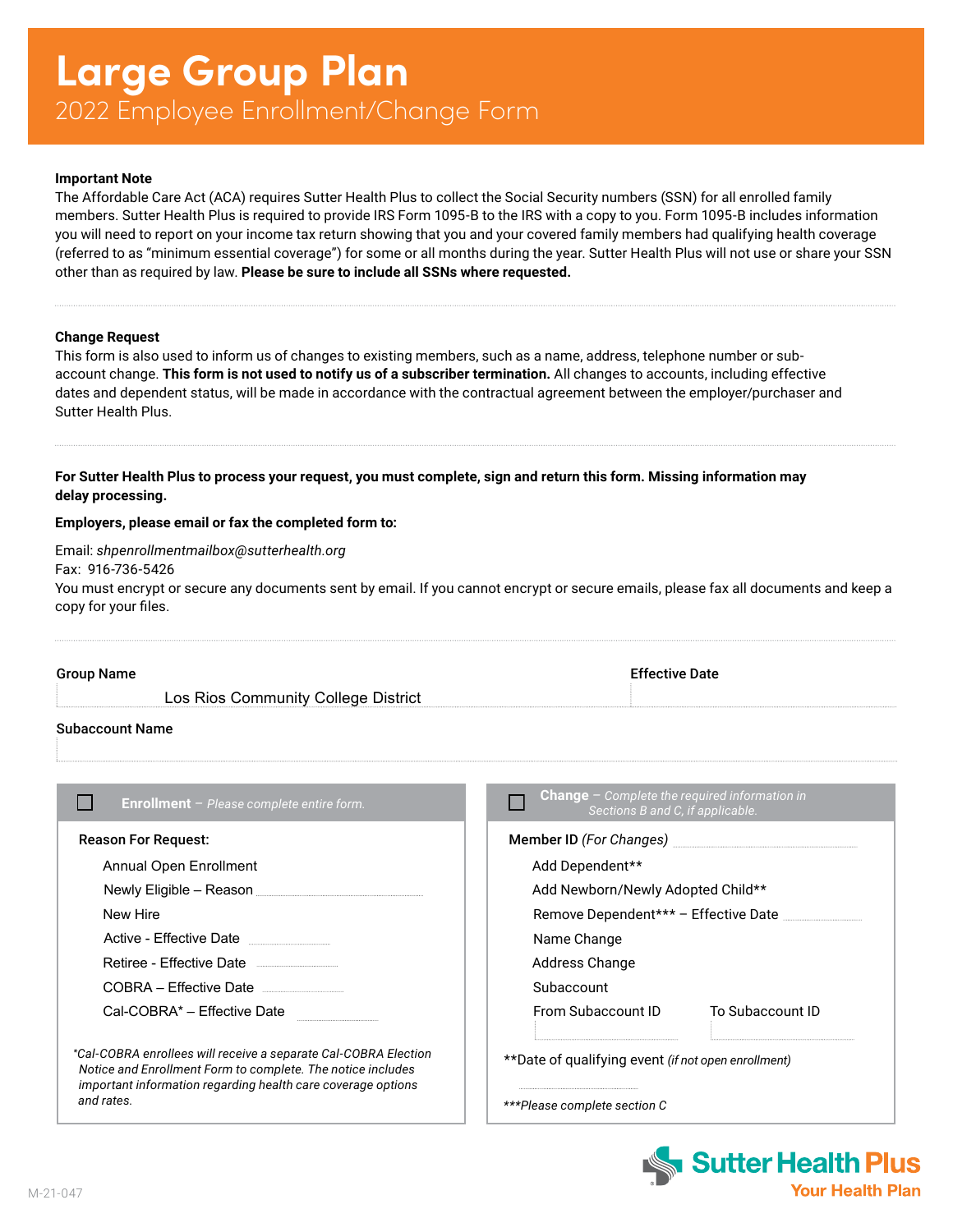# **Section A** – Benefit Plan Selection

### **Select the plan(s) you would like:**

 $\Box$  Los Rios \$15 Copay HMO (ML52)  $\Box$  Los Rios HDHP (HD19)

#### **Optional Vision Benefit**

If selected by your employer, you and your dependents will be automatically enrolled in the optional adult vision benefit plan. However, you may opt out of this coverage by checking the box below.

Please do not enroll me or my dependents in the optional adult vision benefit (if selected by my employer). I understand that I will not be able to obtain this coverage until the next applicable open enrollment or special enrollment period.

# **Section B** – Employee Information

| <b>Last Name</b>                    |                          |                            |                   | <b>First Name</b>                 |                         |              | МI         |
|-------------------------------------|--------------------------|----------------------------|-------------------|-----------------------------------|-------------------------|--------------|------------|
| Gender<br>$\Box$ M $\Box$ F         | Date of Birth (Required) |                            |                   | Social Security Number (Required) | <b>Member ID Number</b> |              |            |
| <b>Residential Address</b>          |                          |                            | City              |                                   |                         | <b>State</b> | <b>ZIP</b> |
| <b>Home Phone</b>                   | <b>Mobile Phone</b>      |                            | <b>Work Phone</b> |                                   | <b>Email Address</b>    |              |            |
| Mailing Address (P.O. Box Accepted) |                          | $\Box$ same as residential | City              |                                   |                         | <b>State</b> | <b>ZIP</b> |
| Previous Name (If Any)              |                          |                            |                   | <b>Primary Spoken Language</b>    |                         |              |            |

**PCP Information** – You need to select a primary care physician (PCP) for yourself and each covered family member. If you do not select a PCP, one will be assigned. You have the opportunity to change your PCP by calling Member Services at 1-855-315-5800 (TTY 1-855-830-3500) or on the Member Portal.

To find a PCP, please visit *[sutterhealthplus.org/providersearch](http://sutterhealthplus.org/providersearch)*.

| I would like to select my PCP<br>$\mathbf{L}$ | I would like a PCP assigned |
|-----------------------------------------------|-----------------------------|
| <b>PCP First Name</b>                         | <b>PCP Last Name</b>        |
|                                               |                             |
| Provider ID#                                  | <b>Current Patient?</b>     |
|                                               | Yes<br>N∩                   |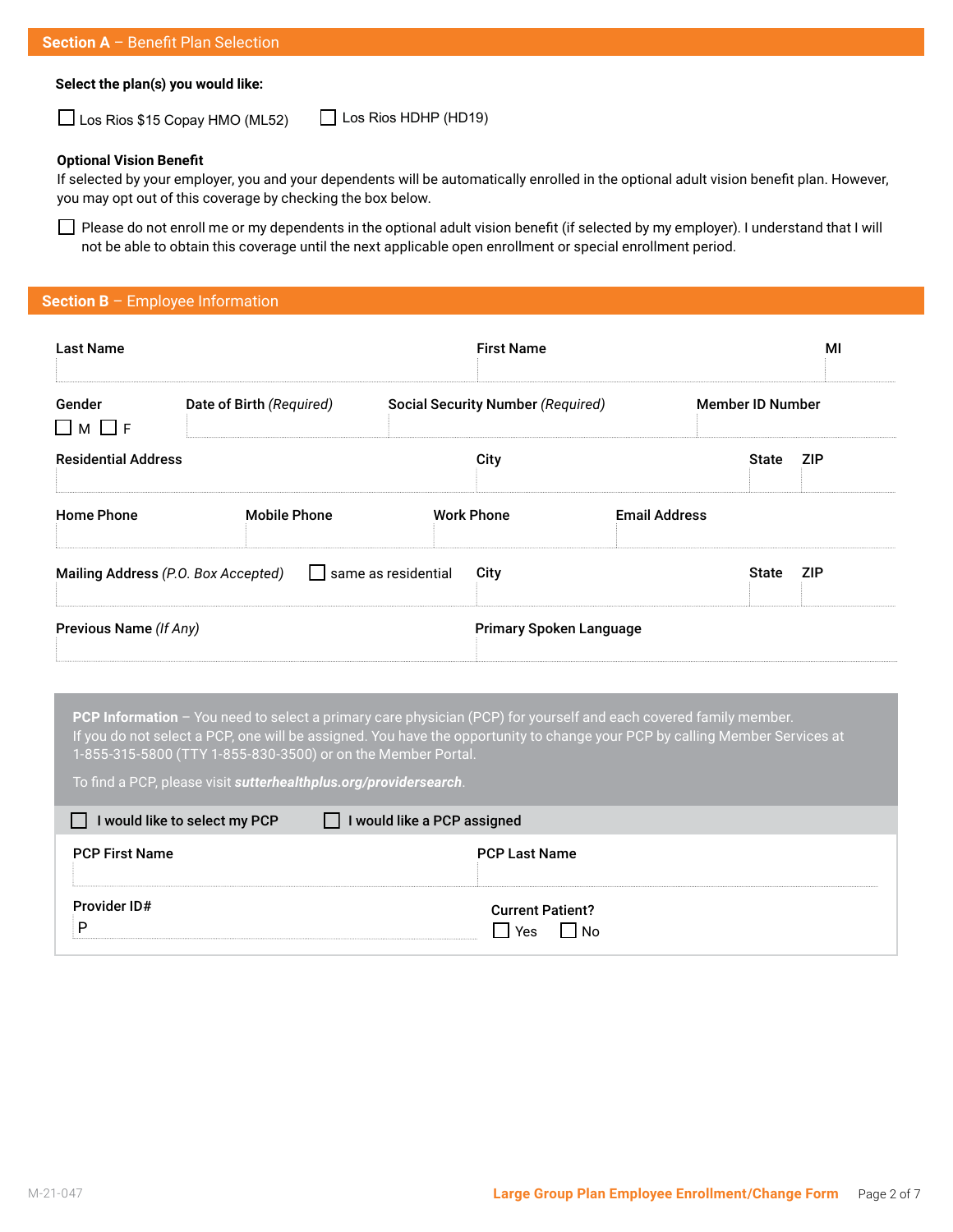| Section C - Dependent Information                       |                                             |                                                    |              |            |
|---------------------------------------------------------|---------------------------------------------|----------------------------------------------------|--------------|------------|
| Section C1 - Spouse/Domestic Partner                    | Add to my plan<br><b>Taratta</b>            | Remove from my plan<br>l I                         |              |            |
| <b>Last Name</b><br>Spouse<br>Domestic                  |                                             | <b>First Name</b>                                  |              | MI         |
| Partner<br>Date of Birth<br>Gender<br>$\Box$ M $\Box$ F |                                             | <b>Social Security Number (Required)</b>           |              |            |
| <b>Residential Address</b>                              |                                             | City                                               | <b>State</b> | <b>ZIP</b> |
| Mailing Address (P.O. Box Accepted)                     | same as residential                         | City                                               | <b>State</b> | <b>ZIP</b> |
| I would like to select my PCP                           | I would like a PCP assigned                 |                                                    |              |            |
| <b>PCP First Name</b>                                   |                                             | <b>PCP Last Name</b>                               |              |            |
| Provider ID#<br>P                                       |                                             | <b>Current Patient?</b><br>$\Box$ Yes<br>$\Box$ No |              |            |
| Section C2 - Dependent                                  | Add to my plan<br>I I                       | Remove from my plan                                |              |            |
| <b>Last Name</b>                                        |                                             | <b>First Name</b>                                  |              | MI         |
| Gender<br>$\Box$ M $\Box$ F                             | Date of Birth                               | <b>Social Security Number (Required)</b>           |              |            |
| <b>Residential Address</b>                              |                                             | City                                               | <b>State</b> | <b>ZIP</b> |
| Mailing Address (P.O. Box Accepted)                     | same as residential                         | City                                               | <b>State</b> | <b>ZIP</b> |
| I would like to select my PCP                           | I would like a PCP assigned<br>$\mathsf{L}$ |                                                    |              |            |
| <b>PCP First Name</b>                                   |                                             | <b>PCP Last Name</b>                               |              |            |
|                                                         |                                             |                                                    |              |            |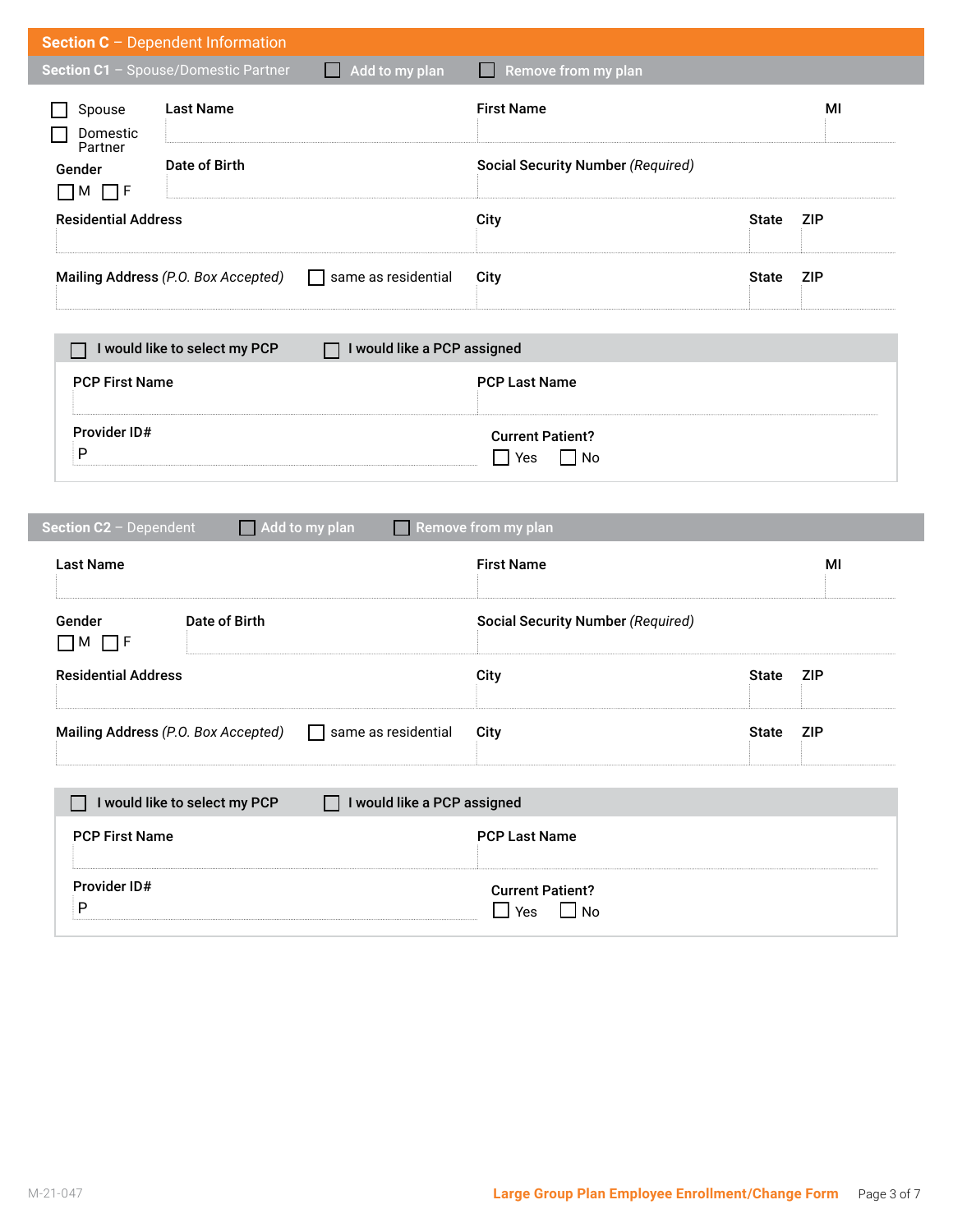| Add to my plan<br>Section C3 - Dependent<br>. .                                                                         | Remove from my plan                      |              |            |
|-------------------------------------------------------------------------------------------------------------------------|------------------------------------------|--------------|------------|
| <b>Last Name</b>                                                                                                        | <b>First Name</b>                        |              | MI         |
| Gender<br>Date of Birth<br>$\Box$ M $\Box$ F                                                                            | <b>Social Security Number (Required)</b> |              |            |
| <b>Residential Address</b>                                                                                              | City                                     | <b>State</b> | <b>ZIP</b> |
| Mailing Address (P.O. Box Accepted)<br>same as residential<br>$\mathbf{I}$                                              | City                                     | <b>State</b> | <b>ZIP</b> |
| I would like to select my PCP<br>I would like a PCP assigned<br>$\mathbf{I}$                                            |                                          |              |            |
| <b>PCP First Name</b>                                                                                                   | <b>PCP Last Name</b>                     |              |            |
| Provider ID#                                                                                                            | <b>Current Patient?</b>                  |              |            |
| $\mathsf{P}$                                                                                                            | $\Box$ Yes<br>$\Box$ No                  |              |            |
| Section C4 - Dependent<br>Add to my plan<br>ш                                                                           | Remove from my plan                      |              |            |
| <b>Last Name</b>                                                                                                        | <b>First Name</b>                        |              | MI         |
| Date of Birth                                                                                                           | <b>Social Security Number (Required)</b> |              |            |
|                                                                                                                         | City                                     | <b>State</b> | <b>ZIP</b> |
| Gender<br>$\Box$ M $\Box$ F<br><b>Residential Address</b><br>same as residential<br>Mailing Address (P.O. Box Accepted) | City                                     | <b>State</b> | <b>ZIP</b> |
| I would like to select my PCP<br>I would like a PCP assigned                                                            |                                          |              |            |
| <b>PCP First Name</b>                                                                                                   | <b>PCP Last Name</b>                     |              |            |

I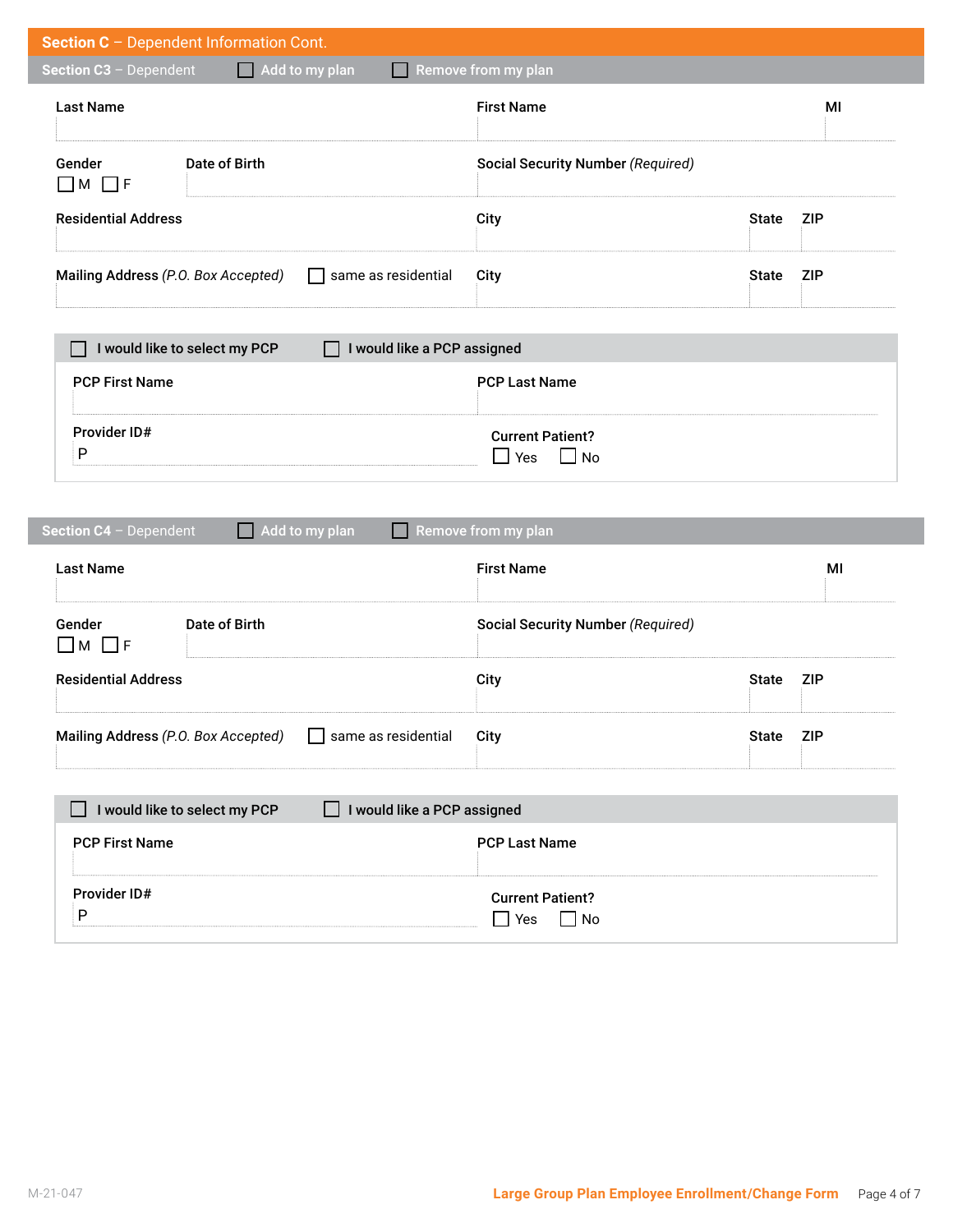Will you or one of your dependents have any other health plan coverage (in addition to Sutter Health Plus) after your enrollment effective date?

 $\Box$  Yes  $\Box$  No

If you check yes, Sutter Health Plus will send you a Coordination of Benefits form to complete and return.

# **Section E** – Agreement

You have the right to read the Group Subscriber Contract and *Evidence of Coverage and Disclosure Form* (*EOC*) before enrolling in Sutter Health Plus. To help you make an informed choice, we make available *Summary of Benefits and Coverage* (*SBC*) documents. *SBCs* summarize important information about our health coverage options in a standardized format so you can easily compare benefits and coverage offered by Sutter Health Plus with those of other carriers. To obtain a copy, contact your employer or call Sutter Health Plus Member Services 1-855-315-5800 (TTY 1-855-830-3500). This enrollment form is part of the Group Subscriber Contract and *EOC*. You are accepting the terms, conditions, and provisions of the Group Subscriber Contract and *EOC*, upon completion and execution of this enrollment form.

#### **Binding Arbitration**

Sutter Health Plus handles and resolves member disputes through grievance, appeal and independent medical review processes. However, in the event that a dispute is not resolved in those processes, Sutter Health Plus uses binding arbitration as the final method for resolving all such disputes.

As a condition of your membership in Sutter Health Plus, you agree that any and all disputes between yourself (including any heirs or assigns) and Sutter Health Plus, including claims of medical malpractice (that is as to whether any medical services rendered under the health plan were unnecessary or unauthorized or were improperly, negligently or incompetently rendered), except for small claims court cases and claims subject to ERISA, shall be determined by binding arbitration. Any such dispute will not be resolved by a lawsuit or resort to court process, except as California law provides for judicial review of arbitration proceedings. You and Sutter Health Plus, including any heirs or assigns to this Agreement, are giving up their constitutional right to have any such dispute decided in a court of law before a jury, and instead are accepting the use of binding arbitration.

I hereby agree to give up my/our right to a jury trial and accept the use of binding arbitration. I understand that the full arbitration provision is contained in the Group Subscriber Contract and *EOC*.

Employee Signature **Date**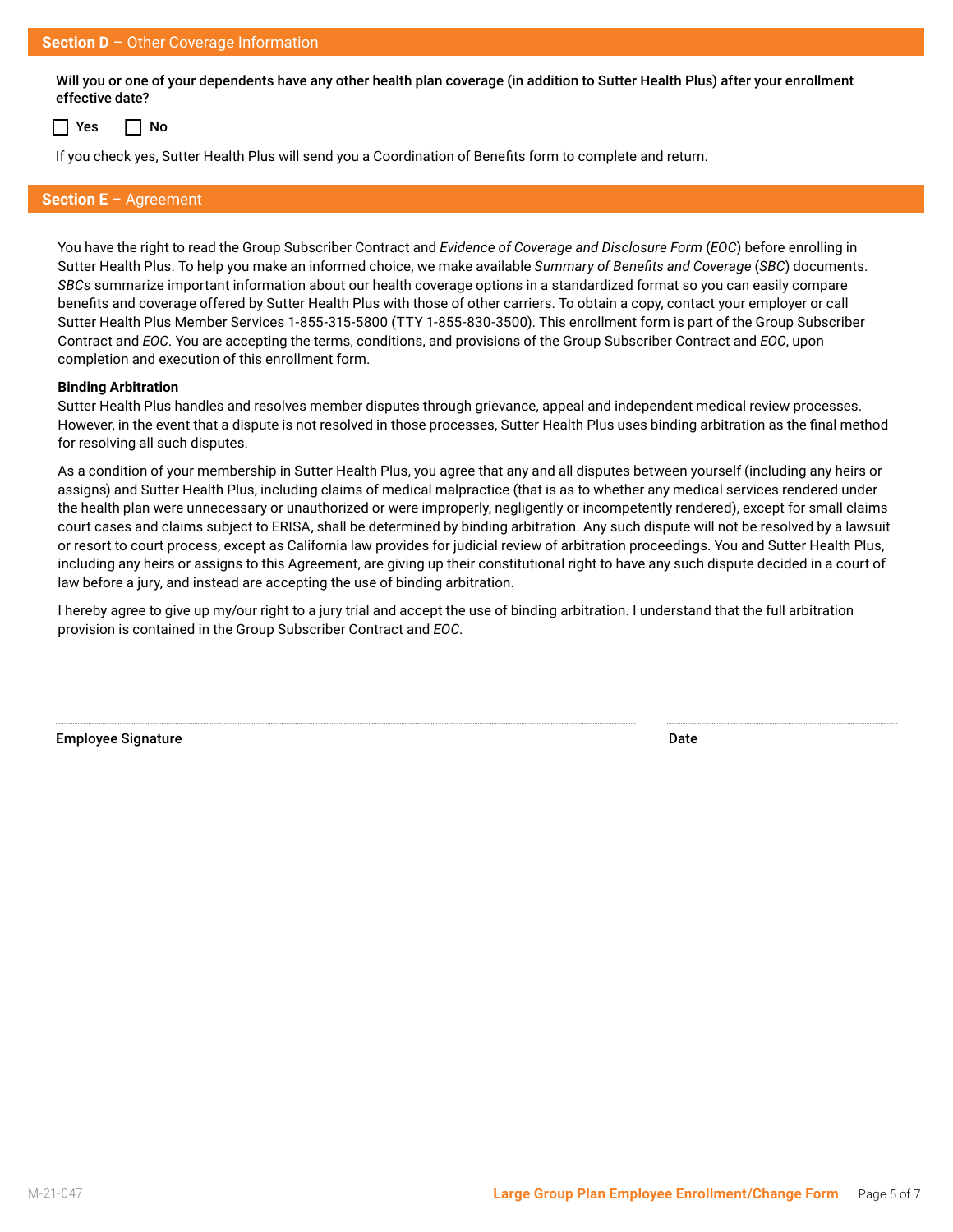IMPORTANT: Can you read this? If not, Sutter Health Plus can have somebody help you read it. You may also be able to get this written in your language. For no-cost help, please call Sutter Health Plus Member Services at 1-855-315-5800 (TTY 1-855-830-3500). (English)

IMPORTANTE: ¿Puede leer esto? Si no puede, Sutter Health Plus puede proporcionarle alguien que le ayude a leerlo. También puede obtenerlo por escrito en su idioma. Llame a Sutter Health Plus Member Services al 1-855-315-5800 (TTY 1-855-830-3500), sin costo alguno. (Spanish)

重要提示:您能讀懂這份文件嗎?如果不能, Sutter Health Plus 可以找人幫助您讀它。您還可能得到用您 的語言書寫的這份文件。若需要免費幫助,請致電Sutter Health Plus會員服務,電話號碼 1-855-315-5800 (TTY 1-855-830-3500)。(Chinese)

ن وكي دق (Sutter Health Plus) سالب شليھ رتص نأ ملعاف ارًداق نكت مل اذإ ؟اذھ ةءارق ىلع رداق تنأ له: قمھم قظوحلم قدعاسم ىلع لوصحلل. كت غلْب اب وتكم ماقلتت نأ اضَیٰأ كنكمی امك. صنلا اذھ ةءارق يف كتدعاسم ھنكمی اصَّخش مھیدل Member Plus Health Sutter (سالب ثلیھ رت َص ءاضعأ تامدخب لاصتالا ءاجرب ،ةیناجم ( [TTY[1-855-830-3500(.) Arabic (يئرملا صنلا فتاھ 1-855-315-5800 فتاھ ىلع (Services

ԿԱՐԵՎՈՐ ՏԵՂԵԿԱՏՎՈՒԹՅՈՒՆ. Կարո՞ղ եք կարդալ սա։ Եթե ոչ, Sutter Health Plus-ը կարող է տրամադրել մեկին, ով կօգնի Ձեզ կարդալ այն։ Դուք կարող եք նաև ստանալ այն գրված Ձեր լեզվով։ Անվճար օգնության համար խնդրում ենք զանգահարել Sutter Health Plus-ի Անդամների սպասարկման բաժին՝ 1-855-315-5800 (TTY 1-855-830-3500) հեռախոսահամարով։ (Armenian)

សារៈសំខាន់៖ តើអ្នកអាចអានសេចក្ដីនេះឬទេ? បើសិនមិនអាចទេ Sutter Health Plus អាចមាននរណាម្នាក់ ជួយអានវាជូនអ្នក ។ អ្នកក៏អាចនឹងឲ្យបានសេចក្ដីនេះសរសេរជាភាសារបស់អ្នកដែរ។ សំរាប់ជំនួយ ដោយ ឥតអស់ថ្លៃ សូមទូរស័ព្ទទៅ ផ្នែកសេវាសមាជិក Sutter Health Plus តាមលេខ 1-855-315-5800 (TTY 1-855-830-3500)។ (Cambodian)

 یدرف زا دناوت یم Plus Health Sutter ،ديناوت یمن رگا ؟ديمهفب و ديناوخب ار بلاطم نيا ديناوت یم ايآ: مهم هتکن تامدخ تفايرد یارب. دراد دوجو یسراف نابز هب بلاطم نيا همجرت ناکما نينچمه. دناوخب ناتيارب ارنآ ات دريگب کمک نفلت هرامش اب Plus Health Sutter یاضعا تامدخ رتفد اب افطل ،ناگيار کمک و .(Farsi)دي ريگب سامت(350-380-355-830-3500 TTY) 1-855-315-

महत्वपूर्ण ट **:** क्या आप इसे पढ़ सकते/सकती हैं? यदि नहीं, तो सट्ट हेल्थ प्लस इसे पढ़ने में किसी से आपकी सहायता कटवा सकता है। आप इसे अपनी भाषा मे भी लिखवाने में समर्थ हो सकते/सकती हैं। निःशुल्क सहायता के लिए ट , कृपया 1-855-315-5800 (TTY 1-855-830-3500) पट सट्ट हेल्थ प्लस मेंबट सर्विसेस को कॉल कटें। (Hindi)

LUS TSEEM CEEB: Koj nyeem puas tau tsab ntawv no? Yog koj nyeem tsis tau, Sutter Health Plus muaj neeg pab nyeem rau koj. Tsis tas li ntawd xwb, peb tuaj yeem muab sau ua hom lus koj nyeem tau rau koj tib si. Yog koj xav tau kev pab pub dawb, thov hu rau Sutter Health Plus Lub Chaw Pab Cuam Tswv Cuab ntawm tus xov tooj 1-855-315-5800 (TTY 1-855-830-3500). (Hmong)

重要なお知らせ:これを読むことができます?読めない場合は、Sutter Health Plus が読むのをお手伝い します。あなたの言語で表示できるかもしれません。無料のご相談は、Sutter Health Plus Member Services、電話: 1-855-315-5800 (TTY 1-855-830-3500) まで。(Japanese)